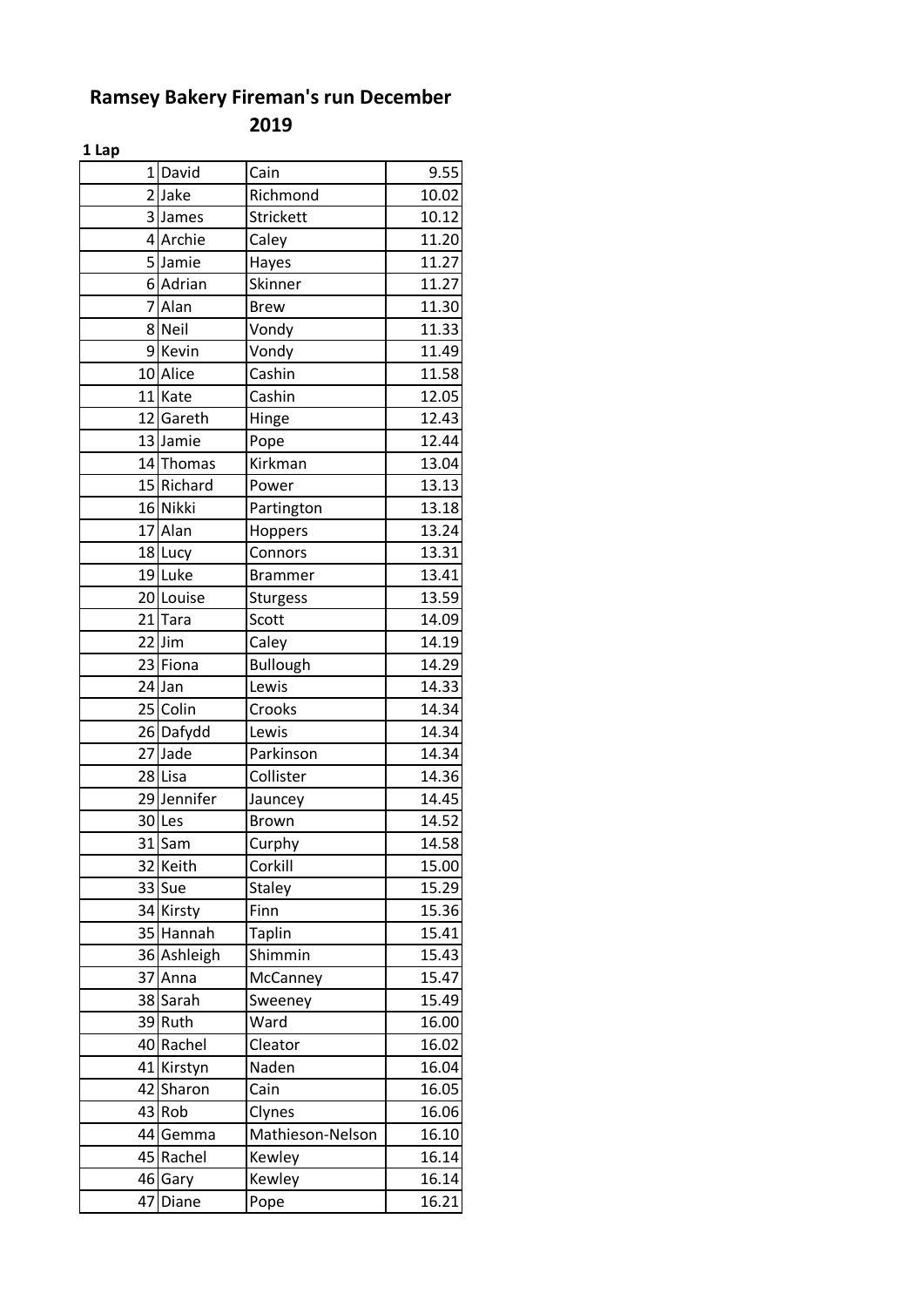|              | 2019      |       |
|--------------|-----------|-------|
| 48 Michael   | McKiernan | 16.25 |
| 49 Chrissy   | Lewis     | 16.26 |
| 50 Chris     | Caley     | 16.33 |
| 51 Maura     | Kelly     | 16.42 |
| 52 Sue       | Penton    | 16.52 |
| 53 Michael   | Penton    | 16.52 |
| 54 Clare     | Gelder    | 17.22 |
| 55 Carol     | Roy       | 17.22 |
| 56 Anne      | Crellin   | 17.27 |
| 57 Geoffrey  | Hall      | 17.27 |
| 58 Karen     | Gadsby    | 17.29 |
| 59 Nicola    | Gallagher | 18.01 |
| 60 Katie     | Kelly     | 18.06 |
| 61 Andrew    | Kelly     | 18.07 |
| 62 Maria     | Johnston  | 18.17 |
| 63 Carrie    | Westbrook | 18.22 |
| 64 Denise    | Walton    | 18.45 |
| 65 Annabel   | Forgie    | 18.50 |
| 66 Helen     | Teare     | 18.55 |
| 67 Michael   | Spooner   | 19.24 |
| 68 Louisa    | Edgecox   | 20.17 |
| 69 Sally     | Hynes     | 20.42 |
| 70 Voirrey   | Cain      | 21.25 |
| 71 Leanne    | Miller    | 22.06 |
| 72 Carolanne | Hanley    | 23.48 |

#### **3 LAP**

.

| 1 | Alan        | Corlett       | 26.20 |
|---|-------------|---------------|-------|
|   | 2 Orran     | Smith         | 26.50 |
|   | 3 Andrew    | Isaac         | 28.33 |
|   | 4 Peter     | Kennaugh      | 29.10 |
|   | 5 Christian | Varley        | 29.11 |
|   | 6Luke       | Phair         | 30.20 |
|   | 7Ali        | Morris        | 31.09 |
|   | 8 Mark      | Horsthuis     | 31.30 |
|   | 9 Andrew    | Falconer      | 31.35 |
|   | 10 Adam     | Huxham        | 31.52 |
|   | 11 Tom      | <b>Hughes</b> | 31.57 |
|   | 12Joel      | Smith         | 31.58 |
|   | 13 Jayden   | Fayle         | 32.07 |
|   | 14 Matt     | Callister     | 32.18 |
|   | 15 Eleanor  | <b>Miklos</b> | 32.18 |
|   | 16 Sam      | Quilleash     | 32.27 |
|   | 17 Andy     | Fox           | 32.53 |
|   | 18 Geoffrey | Rice          | 33.07 |
|   | 19 Jamie    | <b>Brew</b>   | 33.28 |
|   | 20 Caroline | Mayers        | 34.03 |
|   | 21 Brayden  | Roche         | 34.13 |
|   |             |               |       |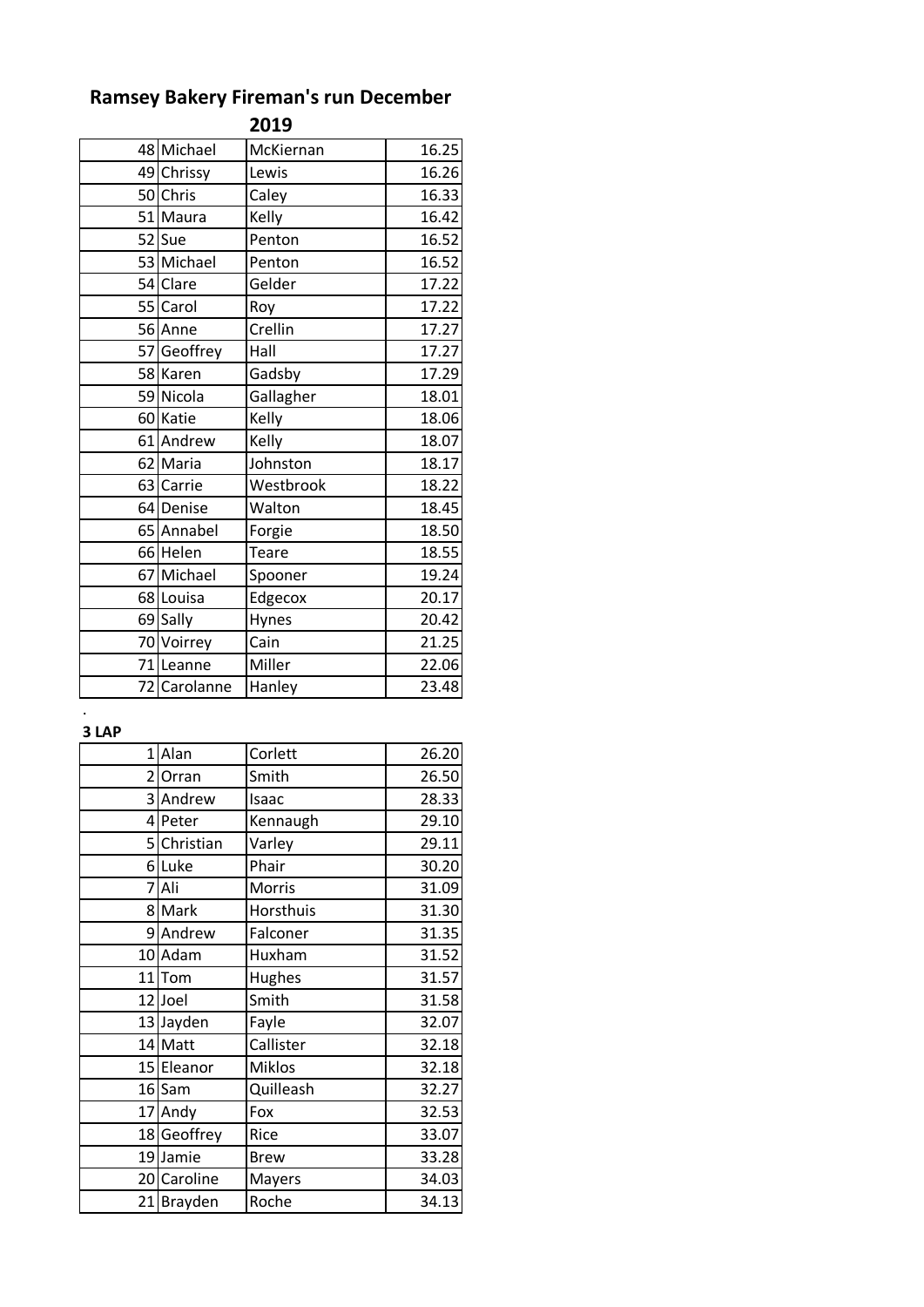| 2019 |             |                 |       |
|------|-------------|-----------------|-------|
|      | 22 Richard  | Curphey         | 34.14 |
|      | 23 Thomas   | Richardson      | 34.15 |
|      | 24 Andrew   | Roche           | 34.19 |
|      | 25 Peter    | Callin          | 34.25 |
|      | 26 Lorna    | <b>Spiers</b>   | 35.10 |
|      | 27 Tufty    | Nash            | 35.16 |
|      | 28 Cameron  | Comley          | 35.26 |
|      | 29 Phil     | Littlejohns     | 36.02 |
|      | 30 Dawn     | Atherton        | 36.05 |
|      | 31 Helen    | Taylor          | 36.13 |
|      | 32 Jonathan | Leece           | 37.02 |
|      | 33 Paul     | Carine          | 37.12 |
|      | 34 Steve    | <b>Davies</b>   | 37.12 |
|      | 35 Tristan  | Kewley          | 37.13 |
|      | 36 Leigh    | Kennaugh        | 37.34 |
|      | 37 Paraic   | O'Dowd          | 38.10 |
|      | 38 Calab    | Schade          | 38.44 |
|      | 39 Stephen  | <b>Brown</b>    | 38.45 |
|      | 40 Joanne   | Schade          | 38.53 |
|      | 41 Aaron    | Schade          | 38.59 |
|      | 42 Niamh    | Goddard         | 39.13 |
|      | 43 Jayne    | Farquhar        | 39.19 |
|      | 44 David    | Craine          | 39.23 |
|      | 45 David    | Hodgson         | 39.28 |
|      | 46 Paul     | Craine          | 39.33 |
|      | 47 Gary     | Sherry          | 39.35 |
|      | 48 Tabby    | Wright          | 39.40 |
|      | 49 Danny    | Rice            | 39.42 |
|      | 50 Shane    | Larkin          | 39.57 |
|      | 51 Steve    | Willmott        | 40.15 |
|      | 52 Lawrence | Dyer            | 40.27 |
|      | 53 Mario    | Ricciardi       | 40.33 |
|      | 54 Bernie   | Johnson         | 41.01 |
|      | 55 lan      | <b>Drake</b>    | 41.01 |
|      | 56 Mike     | Connors         | 41.12 |
|      | 57 Ben      | Johnston        | 41.55 |
|      | 58 Sarah    | Kinrade         | 42.14 |
|      | 59 Beverley | <b>Brodrick</b> | 42.22 |
|      | 60 Callum   | <b>Staley</b>   | 42.34 |
|      | 61 Jane     | Rose            | 42.51 |
|      | 62 Cameron  | Crabtree        | 43.11 |
|      | 63 Nikki    | Sharpe          | 43.11 |
|      | 64 Lucy     | Kinrade         | 43.23 |
|      | 65 Dave     | Corrin          | 43.29 |
|      | 66 Chris    | Wade            | 43.35 |
|      | 67 Angie    | Robinson        | 45.24 |
|      | 68 Ian      | Callister       | 45.54 |
|      | 69 Janelle  | Quayle          | 46.01 |